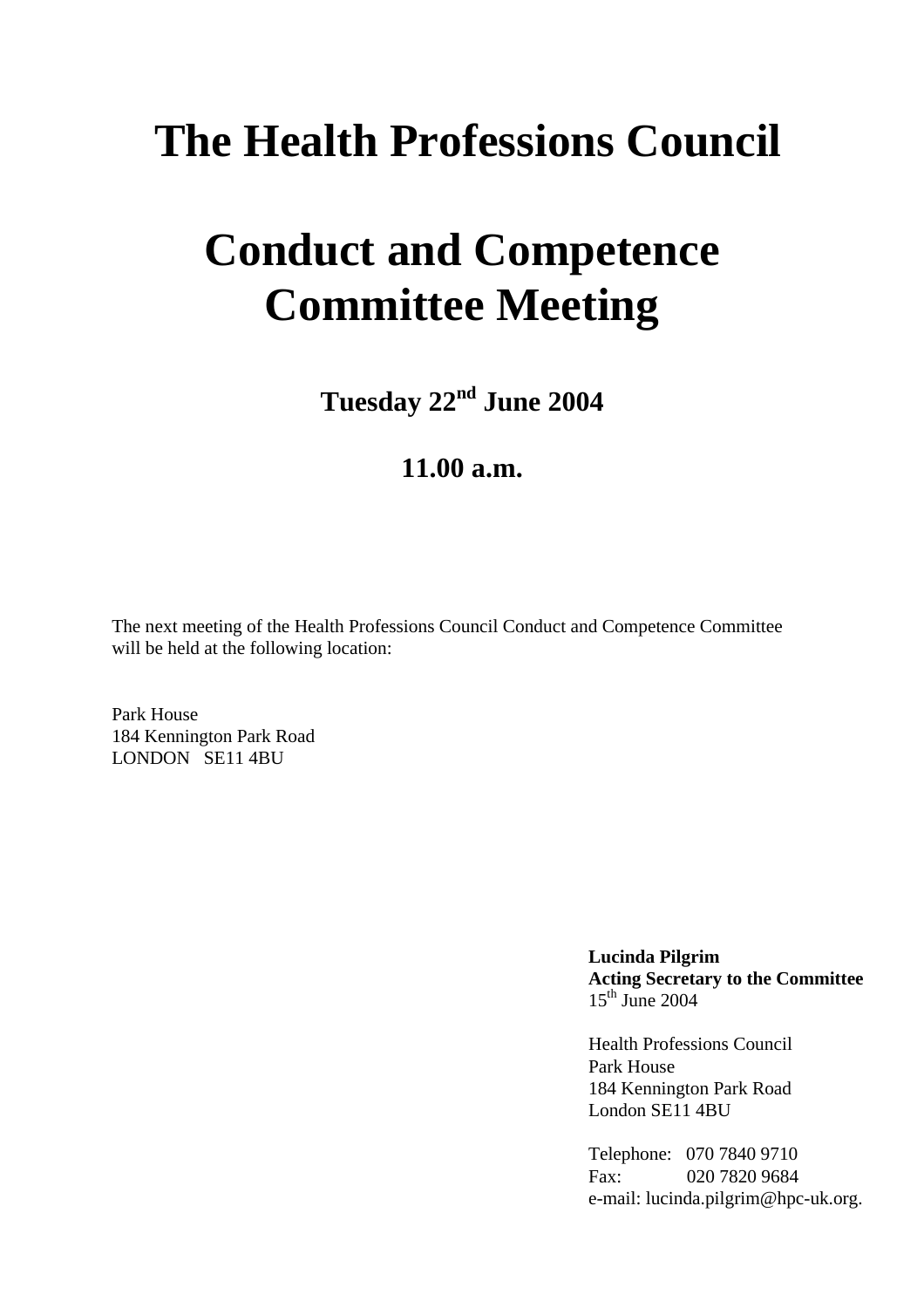| 1.                                   | <b>Apologies for Absence</b>                                         | Verbal                         |
|--------------------------------------|----------------------------------------------------------------------|--------------------------------|
| 2.                                   | <b>Approval of Agenda</b>                                            | Verbal                         |
| 3.                                   | Minutes of the meeting held on 27 April 2004                         | Enclosure 1                    |
|                                      | From Acting Secretary to the Committee – Lucinda Pilgrim             | PaperCCC19/04                  |
| 4.                                   | <b>Matters Arising</b>                                               | Verbal                         |
| 5.                                   | <b>Chairman's Report</b>                                             | Verbal                         |
| <b>ITEMS FOR DISCUSSION/APPROVAL</b> |                                                                      |                                |
| 6.                                   | <b>Report from Acting Director of Fitness to Practise Department</b> | Enclosure 2<br>Paper CCC 20/04 |
| 7.                                   | <b>Interim Orders</b>                                                | Enclosure 3<br>Paper CCC 21/04 |
| <b>ITEMS TO NOTE</b>                 |                                                                      |                                |
| 8.                                   | <b>Fitness to Practise Flow Chart</b>                                | Enclosure 4<br>Paper CCC 22/04 |

## **ITEMS FOR INFORMATION**

9. **None**

## 10. **Any Other Business**

## 11. **Date and time of next meeting**

The next meeting will be held on Tuesday 12 October 2004

The dates of the following meetings are as follows:

Tuesday 16 November 2004

Tuesday 15 February 2005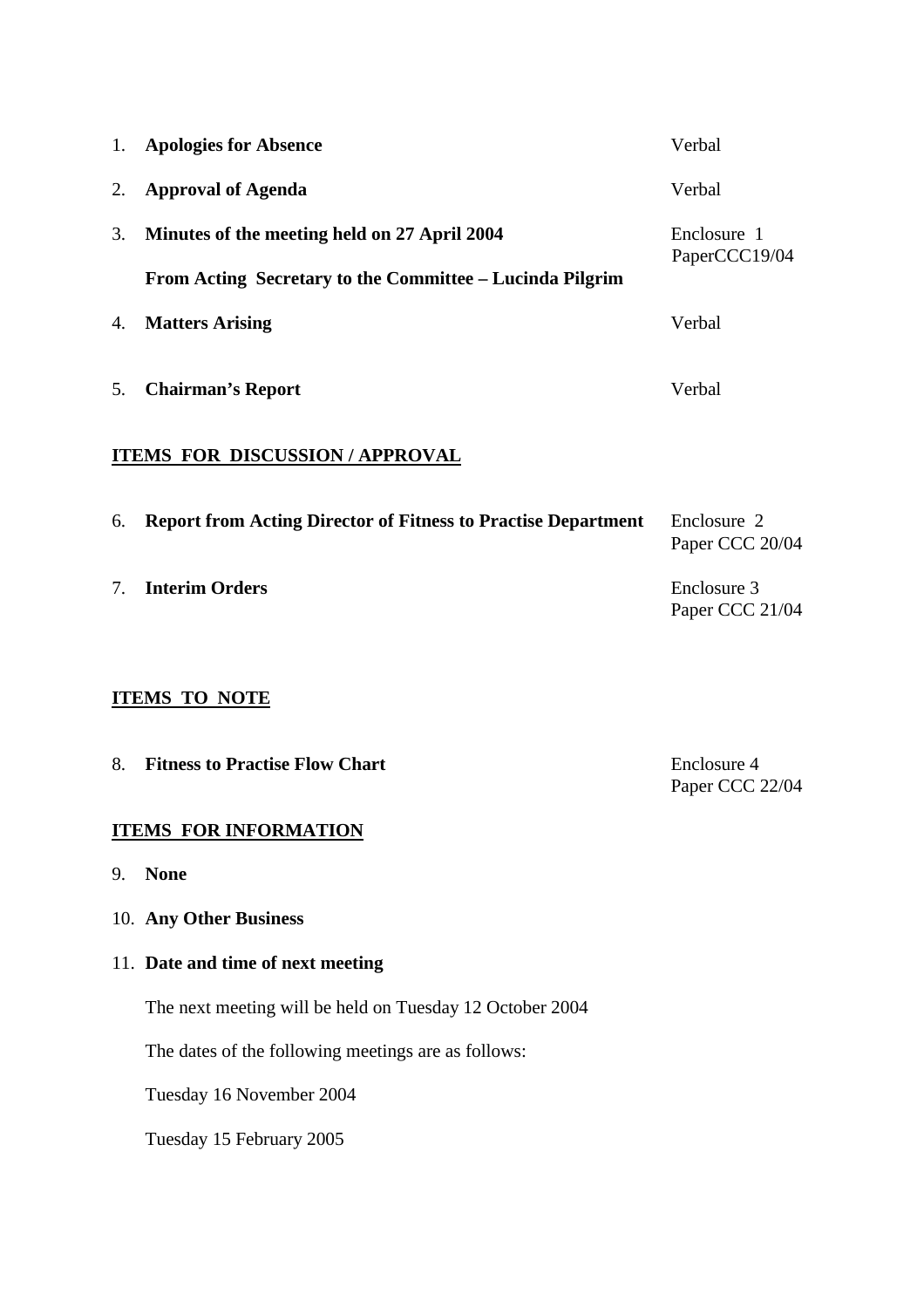- **Agenda Item 3**
	- **Enclosure 1**

**Paper CCC 19/04**

## **CONDUCT AND COMPETENCE COMMITTEE**

## **Minutes of the Conduct and Competence Committee meeting held on 27th April 2004**

**From: Acting Secretary to the Committee Lucinda Pilgrim**

 **FOR AGREEMENT AND SIGNING**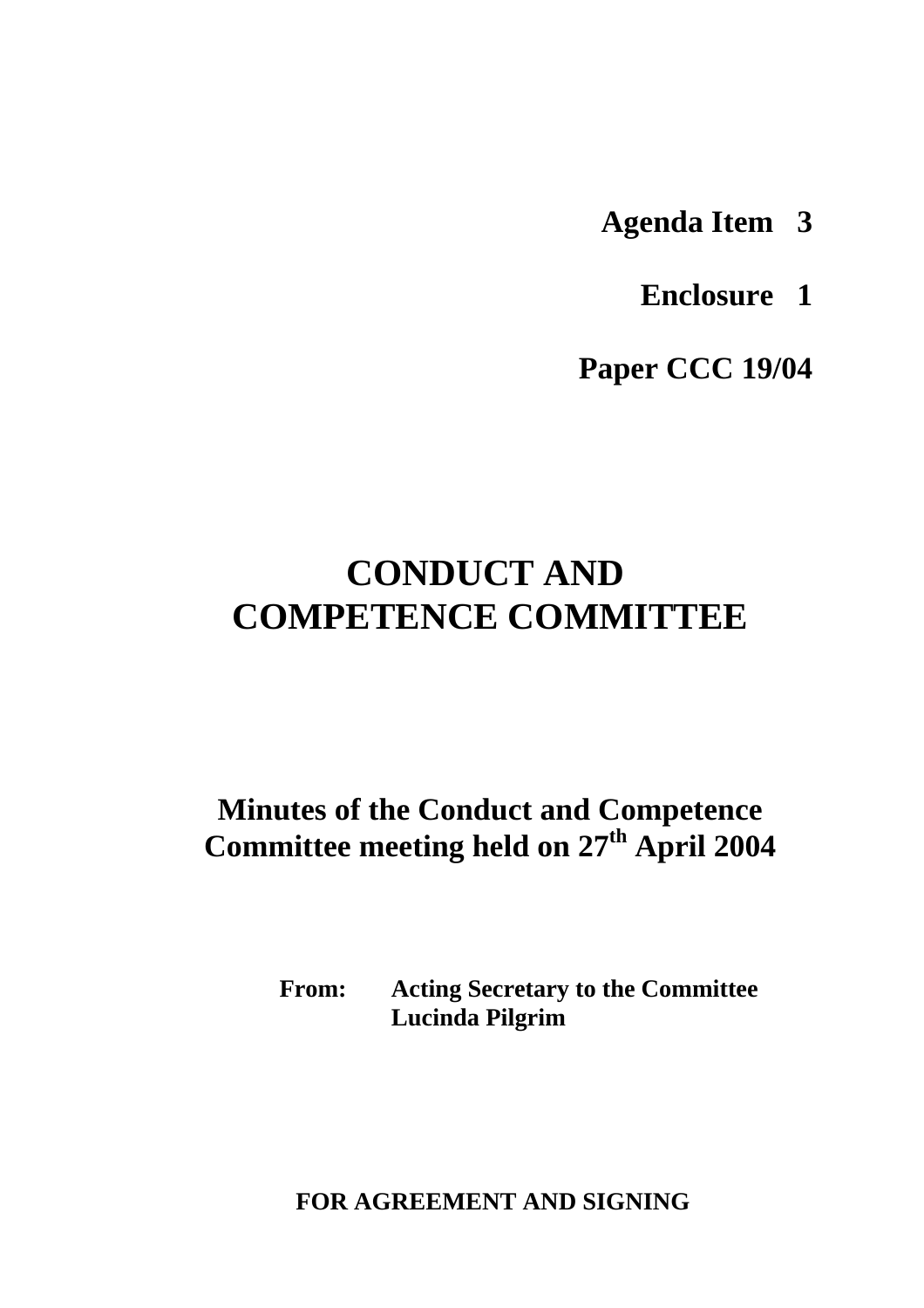- **Agenda Item 6**
	- **Enclosure 2**

**Paper CCC 20/04**

## **CONDUCT AND COMPETENCE COMMITTEE**

**Report From the Fitness to Practise Department**

**From: Acting Director of the Fitness to Practise Department Kelly Johnson**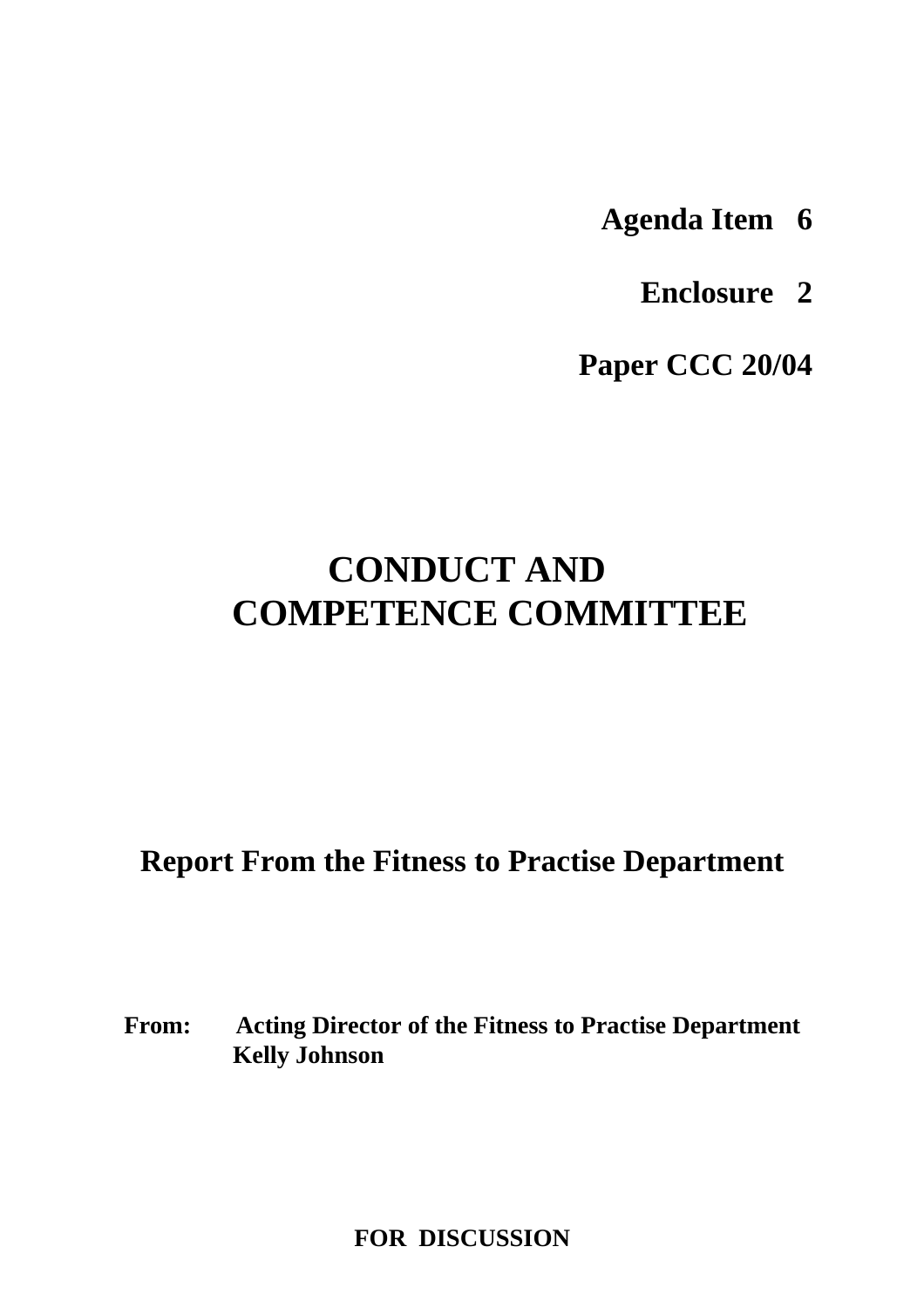## **Executive Summary and Recommendation**

## **Introduction**

The Committee is referred to the report by the Acting Director of the Fitness to Practise Department.

## **Decision**

The Committee is requested to note the documents. No decision is required.

## **Background Information**

A report is prepared for each Committee meeting.

## **Resource Implications**

None

## **Financial Implications**

None

#### **Background Papers**

None

## **Appendices**

None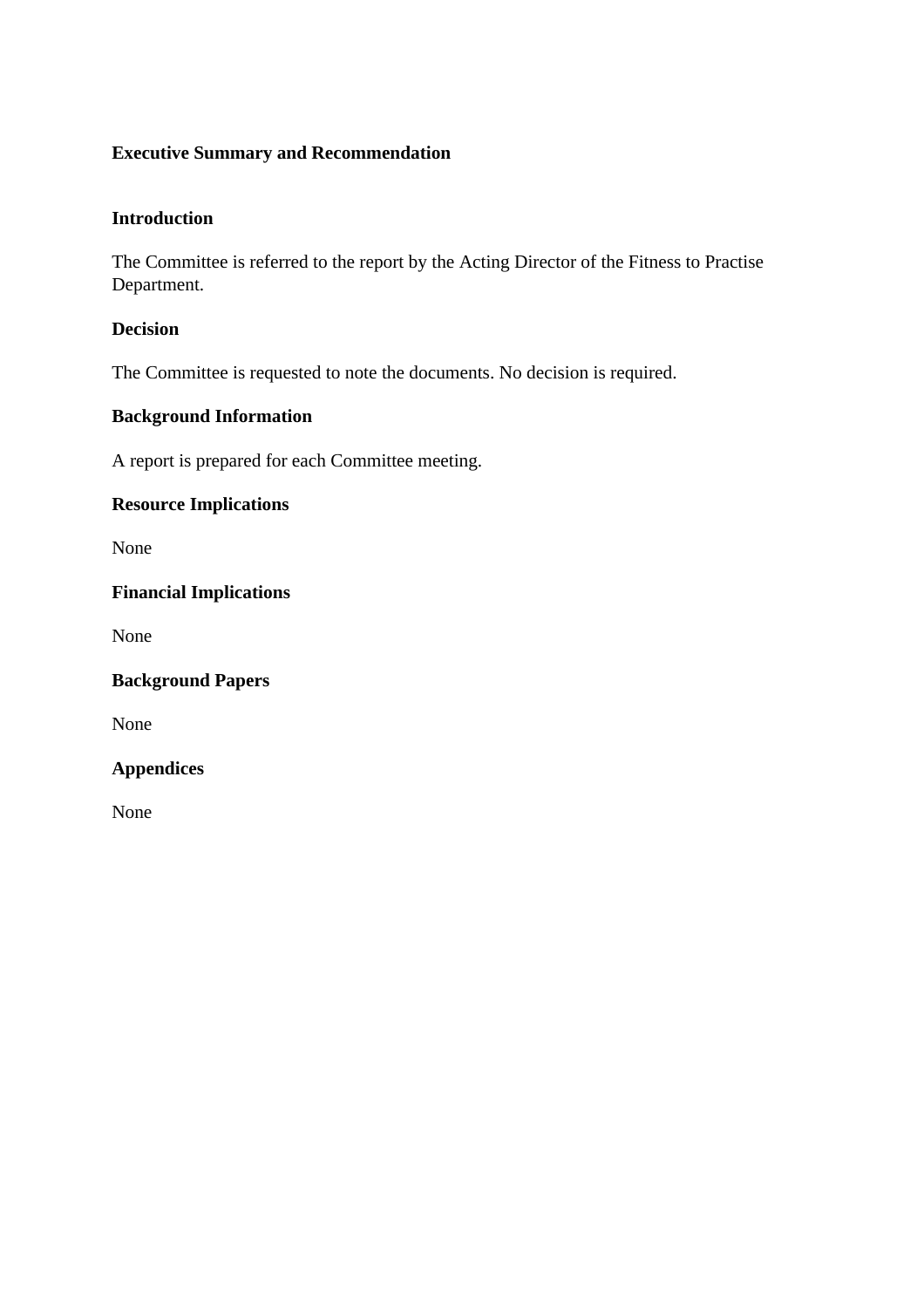- **Agenda Item 7**
	- **Enclosure 3**

**Paper CCC 21/04**

## **CONDUCT AND COMPETENCE COMMITTEE**

**Interim Orders**

## **From: Acting Secretary to the Committee Lucinda Pilgrim**

## **FOR DISCUSSION**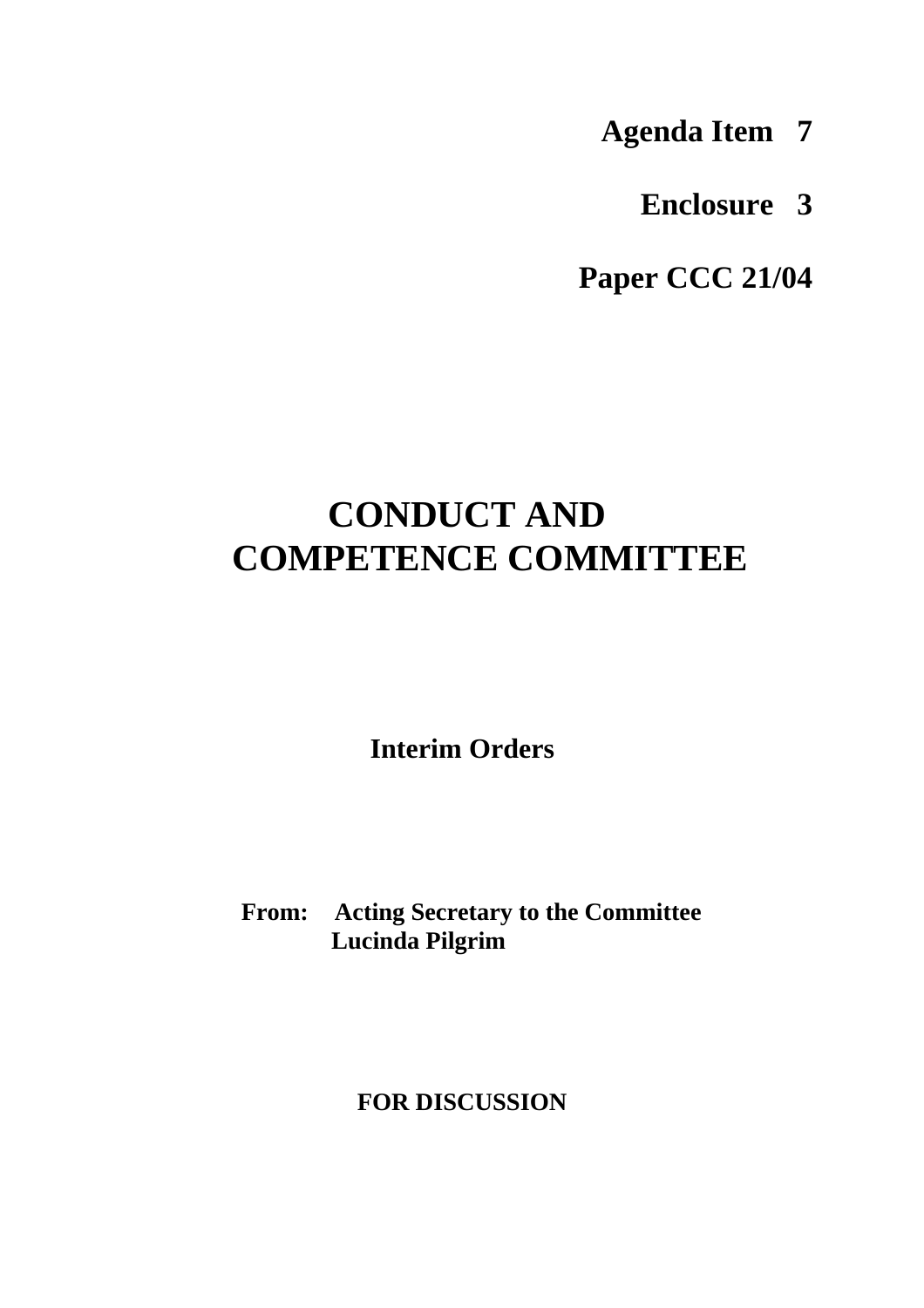## **Executive Summary and Recommendation**

## **Introduction**

At its last meeting the Committee discussed the use of interim orders. It was suggested that the Council's legal adviser should frame guidelines.

## **Decision**

The Committee is requested to note the report. No decision is required.

## **Background Information**

The topic raised is complex. The Council's legal advisor will give the Committee a report.

#### **Resource Implications**

None

## **Financial Implications**

None

**Background Papers**

None

#### **Appendices**

None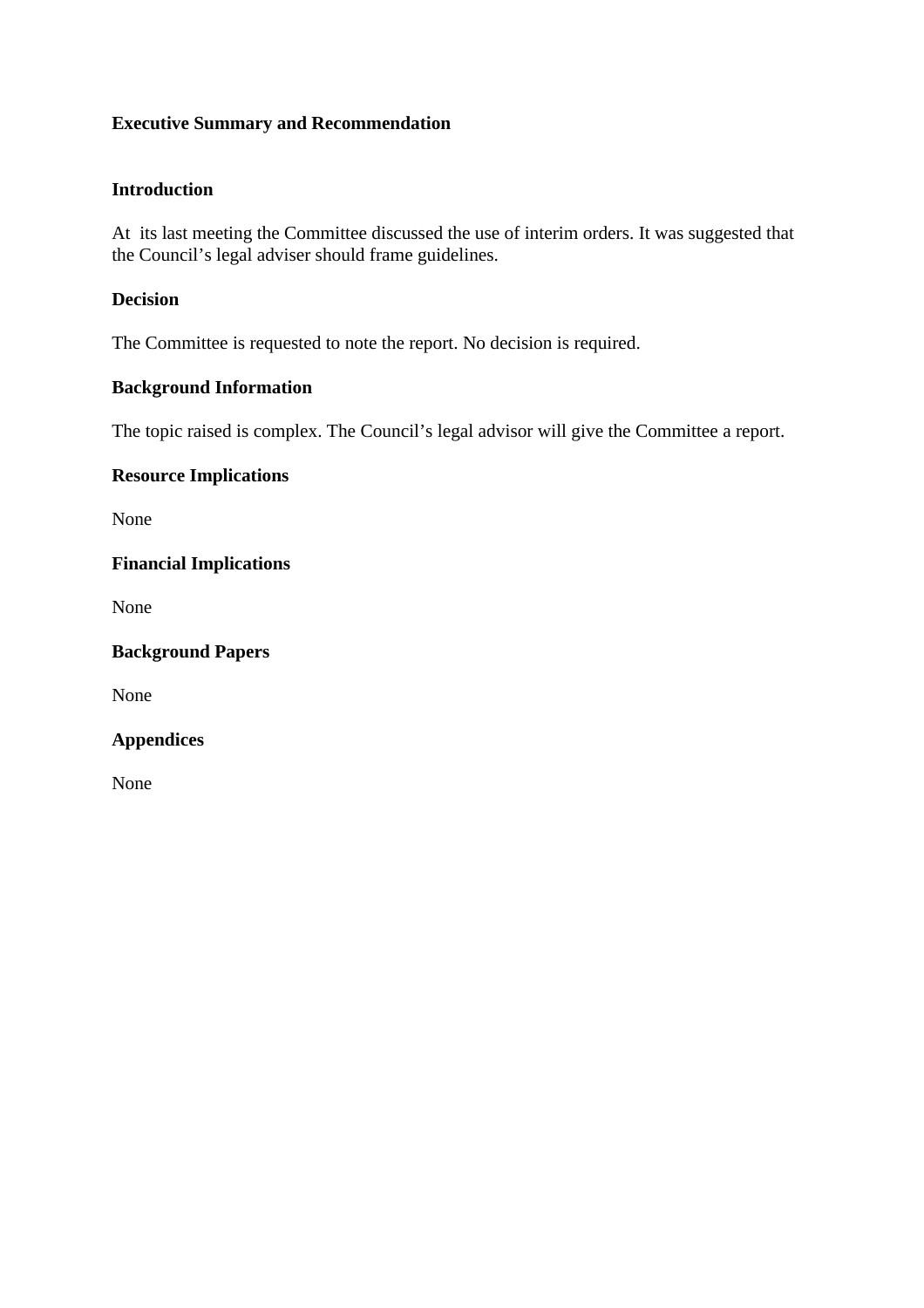**Agenda Item 8**

**Enclosure 4**

**Paper CCC 22/04**

## **CONDUCT AND COMPETENCE COMMITTEE**

**Fitness to Practise Flowchart**

**From: Acting Secretary to the Committee Lucinda Pilgrim**

**TO NOTE**